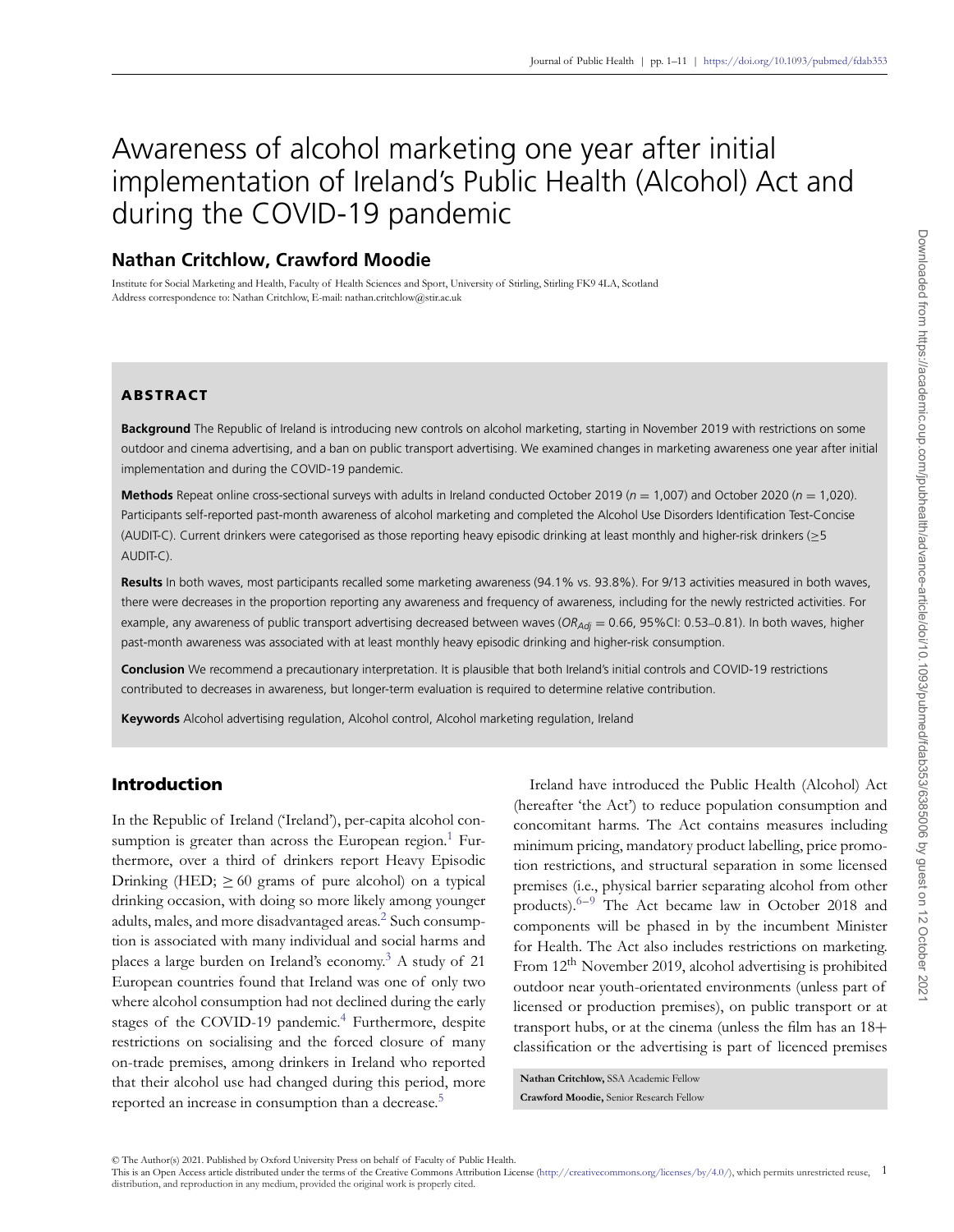in the cinema). Children's clothing that promotes alcohol is also prohibited. From  $12<sup>th</sup>$  November 2021, there will also be a prohibition on advertising in (or on) a sporting area during a sporting event and sponsorship of events aimed at children (or where most participants are children) or involving motor vehicles. Plans to place time restrictions on radio and television advertising, restrict print publication advertising, and limit advertising to factual information, do not have implementation dates.

There is a wealth of evidence, including longitudinal data, that exposure to alcohol marketing (including self-reported awareness) is causally linked to consumption, including higher-risk drinking.<sup>10–[13](#page-8-8)</sup> Research has also demonstrated how alcohol marketing influences a network of underlying psychological processes that are antecedent to consumption, including expectancies, norms, and brand salience. $14-17$  $14-17$  To date, however, most research has focused on consumers under the minimum legal purchasing age. There is comparatively less understanding about the reach and impact of marketing on adults, including vulnerable groups such as dependent drinkers, despite being primary and legal targets for marketing. $18,19$  $18,19$ 

The World Health Organization (WHO) recommend statutory controls on alcohol advertising as one of their 'best buys' to address alcohol-related harms<sup>[20](#page-9-4)</sup> and several countries already have such legislation. $21-24$  $21-24$  There is some content analysis research which has examined changes in marketing activity pre-and-post-restrictions<sup>25,[26](#page-9-8)</sup> and econometric studies that have examined the impact of advertising bans on consumption, albeit the latter are often dated, inconclusive, or are subject to methodological limitations.<sup>27</sup> To date, however, there is a lack of consumer research examining the real-world impact that statutory controls have on marketing awareness and the association with consumption.[28](#page-9-10) This contrasts with consumer evaluations of marketing restrictions for other fast-moving consumer goods, such as tobacco<sup>[29–](#page-9-11)[31](#page-9-12)</sup> and elsewhere for alcohol (e.g., minimum unit pricing or warning labels).  $32,33$  $32,33$ Comparable consumer data is important nationally, to evaluate whether Ireland's controls achieve their goals, and internationally, to inform debates about introducing similar restrictions elsewhere.

This study examines changes in alcohol marketing awareness one-year after implementation of the Act's initial advertising controls: outdoor, public transport, cinema, and branded children's clothing. Our sample is the underresearched population of adult consumers, $^{18,19}$  $^{18,19}$  $^{18,19}$  $^{18,19}$  which allows us to examine whether marketing is associated with risky consumption among legal drinkers.<sup>34</sup> The second wave of data also provides insight into how restrictions on social interactions in response to COVID-19 have influenced

marketing awareness. This complements research examining how alcohol companies adapted marketing practices during the pandemic $35,36$  $35,36$  and will provide insight into the possible contribution of marketing towards levels of consumption in Ireland during this period. $4,5$  $4,5$ 

## **Methods**

## **Design and COVID-19 context**

The data come from the first two waves of a repeat crosssectional survey exploring the impact of the Act's marketing restrictions. The first wave was conducted 14-25<sup>th</sup> October 2019, the month before the initial restrictions were implemented. $6-9$  $6-9$  The second wave was conducted 8-18<sup>th</sup> October 2020, during the COVID-19 pandemic. During the second wave, Ireland operated a 'levels' approach to pandemic restrictions.<sup>37</sup> These ranged from level one (most lenient, e.g., some social contact permitted and some on-trade venues open with protective measures) to level five (most restrictive, e.g., stay at home); a full summary of the restrictions is provided in Supplementary Table 1. In the month prior to data collection—the timeframe given for self-reporting marketing awareness—most regions were in level two or three. Closer to data collection, it was recommended that all regions move to level five.<sup>38</sup> The Government rejected this recommendation on  $5<sup>th</sup>$  October 2020,<sup>39</sup> but all regions were moved to level three, which included a ban on indoor dining in hospitality premises and closure of cultural venues. A decision for all regions to enter level five came the day after data collection ended,<sup>40</sup> indicating that pandemic severity and restrictions were escalating during data collection.

## **Sample**

A cross-sectional sample of adults (18+) in Ireland were recruited at each wave. The unweighted and weighted sample characteristics at wave one ( $n = 1,007$ ) and wave two (*n* = 1,020) are reported in [Table 1.](#page-2-0) YouGov, a market research company, carried out both waves through their RealTime Omnibus service. $41$  They recruited a sample intended to be representative of the demographic profile of the Irish population through email invitations to members of their online panel. Although online market research panels are non-probability, they are suitable for such research providing best practice guidelines are adhered to and caveats around generalisability stated. $42-44$  $42-44$  YouGov's panel is also frequently used for health policy research. $45-47$  $45-47$  A crosssectional survey weight was provided for each wave to enable descriptive data to be representative of the demographic profile of the adult Irish population.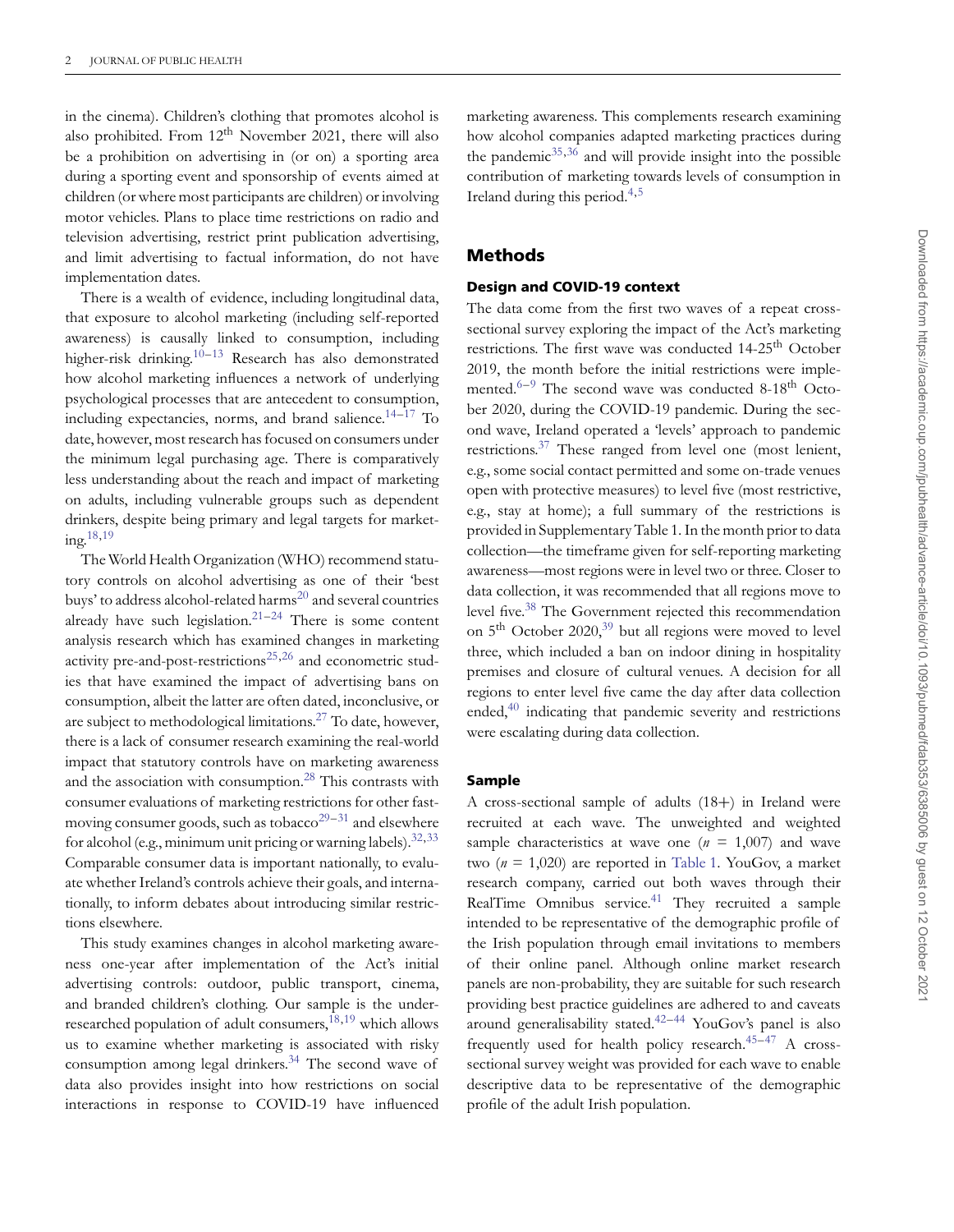#### <span id="page-2-0"></span>**Table 1** Sample characteristics and alcohol consumption by survey wave

|                                            |            |     | W1 (October 2019: Pre-restrictions, pre-COVID-19) |              | W2 (October 2020: Post-restrictions, COVID-19) |              |            |          |
|--------------------------------------------|------------|-----|---------------------------------------------------|--------------|------------------------------------------------|--------------|------------|----------|
|                                            | Unweighted |     |                                                   | Weighted     |                                                | Unweighted   |            | Weighted |
| Variable                                   | $\%$       | n   | $\%$                                              | $\mathsf{n}$ | $\%$                                           | $\mathsf{n}$ | $\%$       | n        |
| Gender                                     |            |     |                                                   |              |                                                |              |            |          |
| Male                                       | 44.5       | 448 | 49.6                                              | 499          | 49.8                                           | 508          | 49.6       | 506      |
| Female                                     | 55.5       | 559 | 50.4                                              | 508          | 50.2                                           | 512          | 50.4       | 514      |
| Age group                                  |            |     |                                                   |              |                                                |              |            |          |
| 18-24 years                                | 12.1       | 122 | 11.0                                              | 111          | 11.9                                           | 121          | 11.1       | 113      |
| 25-34 years                                | 18.4       | 185 | 17.1                                              | 172          | 18.4                                           | 188          | 16.6       | 169      |
| 35-44 years                                | 22.6       | 228 | 21.5                                              | 217          | 22.1                                           | 225          | 21.3       | 217      |
| 45-54 years                                | 20.1       | 202 | 18.1                                              | 182          | 19.6                                           | 200          | 18.3       | 187      |
| $55+$ years                                | 26.8       | 270 | 32.3                                              | 325          | 28.0                                           | 286          | 32.7       | 334      |
| <b>Region/County</b>                       |            |     |                                                   |              |                                                |              |            |          |
| <b>Dublin</b>                              | 30.9       | 311 | 28.3                                              | 285          | 33.3                                           | 340          | 28.3       | 289      |
| Rest of Leinster                           | 26.3       | 265 | 27.0                                              | 272          | 25.0                                           | 255          | 27.0       | 275      |
| Munster                                    | 24.3       | 245 | 26.9                                              | 271          | 24.4                                           | 249          | 26.9       | 274      |
| Connaught & part of Ulster <sup>a</sup>    | 18.5       | 186 | 17.8                                              | 179          | 17.3                                           | 176          | 17.8       | 182      |
| <b>Drinking status</b>                     |            |     |                                                   |              |                                                |              |            |          |
| Non-drinker                                | 10.4       | 102 | 10.5                                              | 103          | 10.7                                           | 107          | 10.9       | 109      |
| Current drinker                            | 89.6       | 883 | 89.5                                              | 882          | 89.3                                           | 891          | 89.1       | 889      |
| Not stated                                 |            | 22  |                                                   | 22           |                                                | 22           | Ξ.         | 22       |
| Heavy Episodic Drinking (HED) <sup>b</sup> |            |     |                                                   |              |                                                |              |            |          |
| Never/Less than monthly                    | 56.6       | 489 | 56.2                                              | 486          | 56.5                                           | 494          | 57.2       | 499      |
| At least monthly                           | 43.4       | 375 | 43.8                                              | 378          | 43.5                                           | 381          | 42.8       | 374      |
| Not stated                                 |            | 19  | $\overline{\phantom{0}}$                          | 18           | $\qquad \qquad \blacksquare$                   | 16           | ÷,         | 16       |
| Drinking risk <sup>b</sup>                 |            |     |                                                   |              |                                                |              |            |          |
| Lower-risk $(\leq 4$ AUDIT-C)              | 46.0       | 392 | 45.2                                              | 385          | 48.6                                           | 419          | 49.0       | 421      |
| Higher-risk (>5 AUDIT-C)                   | 54.0       | 461 | 54.8                                              | 467          | 51.4                                           | 443          | 51.0       | 439      |
| Not stated <sup>c</sup>                    |            | 30  |                                                   | 29           |                                                | 29           |            | 29       |
| AUDIT-C average score (SD)                 | 5.03(2.67) |     | 5.09(2.72)                                        |              | 4.96(2.61)                                     |              | 4.94(2.62) |          |

Notes: All percentages (%) are valid, i.e. excluding missing data (Don't know/Prefer not to say) on alcohol consumption variables;<sup>a</sup> Based on the three Ulster counties that are in Ireland, not the six Ulster counties in Northern Ireland;<sup>b</sup> Base = All current drinkers in each wave;<sup>c</sup> Data missing on at least one of AUDIT-C question two (standard drinks consumed on a typical drinking occasion) or three (frequency of HED); SD = Standard Deviation

#### **Measures**

#### **Demographics**

YouGov provided information on age, gender, and region from data held about panel respondents [\(Table 1\)](#page-2-0).

#### **Awareness of alcohol marketing**

Marketing awareness was assessed using self-reported prompted recall. Although this approach is only one of the myriad ways exposure can be measured,  $11,48-50$  $11,48-50$  it has been frequently used to evaluate the impact of marketing controls using repeat survey designs.<sup>29,[30](#page-9-24)</sup> In both waves, participants were prompted with the statement '*Thinking about* *the last month how often, if at all, have you ...* ' and presented with a list of 13 marketing activities [\(Table 2\)](#page-3-0). At wave two, additional items were added for adverts on podcasts or audio streaming services and internet celebrities (e.g., social influencers) to capture emergent marketing activities.<sup>51</sup> In both waves, frequency of awareness was reported on a sixpoint scale (*1 = 'Everyday'* to *6='Not at all;* or '*Not sure if seen in the last month*').

Four variables were derived for marketing awareness. First, participants were binary coded based on whether they reported any past-month awareness for each activity (*Yes/No*; *Not sure* excluded) and past-month awareness of any activity (*Yes/No*). The variable examining past-month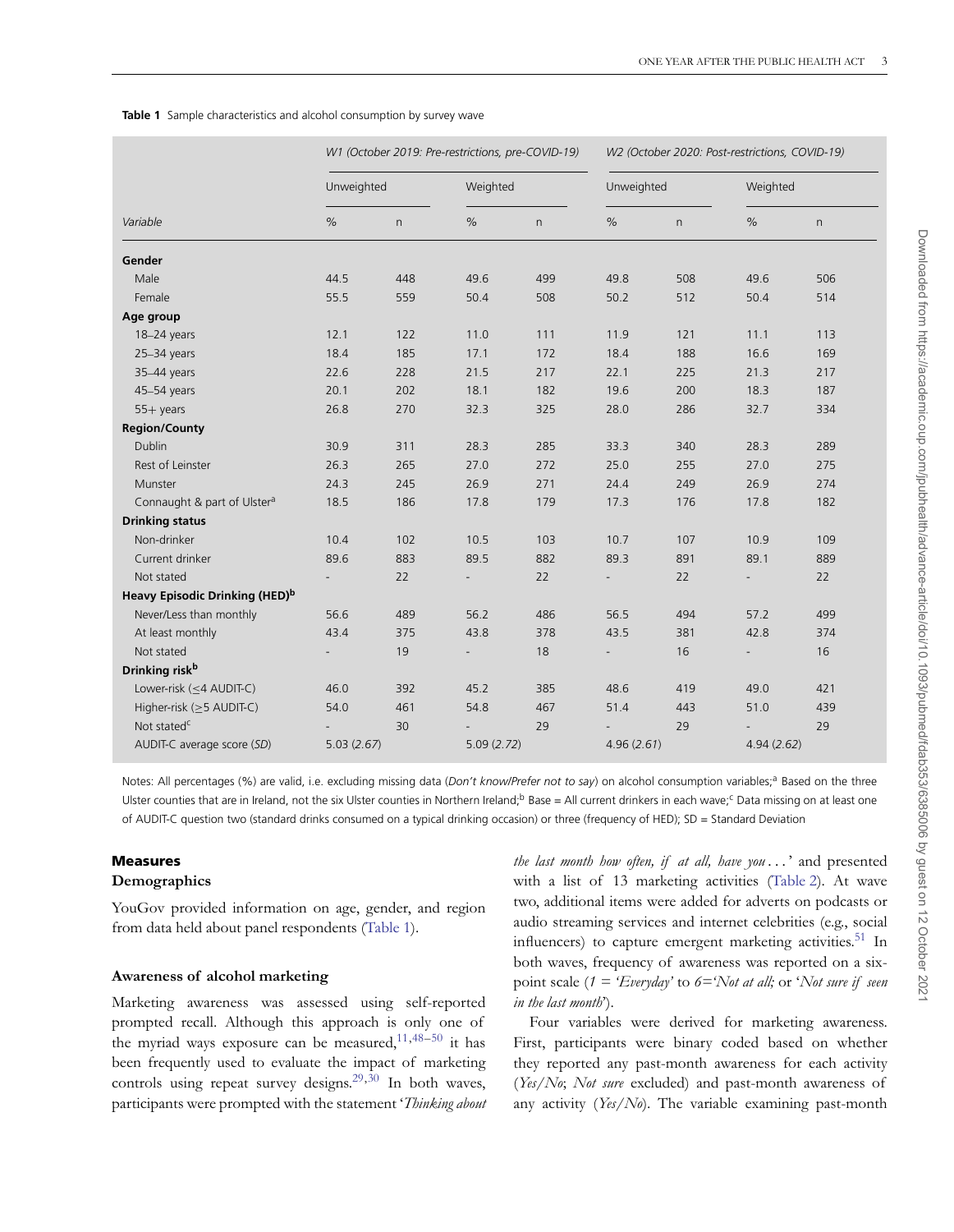<span id="page-3-0"></span>

|  |  | <b>Table 2</b> Any self-reported awareness of each marketing activity in the past month and changes between survey wayes |  |  |  |  |  |  |
|--|--|--------------------------------------------------------------------------------------------------------------------------|--|--|--|--|--|--|
|--|--|--------------------------------------------------------------------------------------------------------------------------|--|--|--|--|--|--|

|                                                                                          |      |                | Reported any awareness in the past month      |               |         |  |  |  |  |  |
|------------------------------------------------------------------------------------------|------|----------------|-----------------------------------------------|---------------|---------|--|--|--|--|--|
|                                                                                          | W1   | W <sub>2</sub> | Logistic regression<br>$(W1 = 0; W2 = 1)^{f}$ |               |         |  |  |  |  |  |
| Marketing activity <sup>a</sup>                                                          | $\%$ | $\%$           | $OR_{Adj}$                                    | 95% CI        | p       |  |  |  |  |  |
| Adverts for alcohol                                                                      |      |                |                                               |               |         |  |  |  |  |  |
| <b>1.</b> in newspapers or magazines                                                     | 72.6 | 63.7           | 0.67                                          | $0.55 - 0.83$ | < 0.001 |  |  |  |  |  |
| <b>2.</b> on television (incl. prog. sponsorship) $b$                                    | 86.0 | 79.4           | 0.65                                          | $0.51 - 0.83$ | 0.001   |  |  |  |  |  |
| <b>3.</b> on public transport/transport hubs (R)                                         | 64.5 | 54.6           | 0.66                                          | $0.53 - 0.81$ | < 0.001 |  |  |  |  |  |
| 4. on catch-up or streaming services                                                     | 49.0 | 51.6           | 1.18                                          | $0.96 - 1.44$ | 0.120   |  |  |  |  |  |
| <b>5</b> . on posters and billboards $(R)$                                               | 77.0 | 69.2           | 0.66                                          | $0.53 - 0.83$ | < 0.001 |  |  |  |  |  |
| 6. $\dots$ at the cinema $(R)$                                                           | 37.1 | 27.0           | 0.58                                          | $0.46 - 0.73$ | < 0.001 |  |  |  |  |  |
| $7. \ldots$ on the radio                                                                 | 55.9 | 50.3           | 0.80                                          | $0.66 - 0.98$ | 0.030   |  |  |  |  |  |
| 8.  on YouTube, Tumblr, Facebook, Snapchat,                                              | 57.0 | 55.3           | 0.95                                          | $0.76 - 1.18$ | 0.638   |  |  |  |  |  |
| Instagram or other social media                                                          |      |                |                                               |               |         |  |  |  |  |  |
| 9. on podcast/audio streaming services <sup>c</sup>                                      |      | 38.1           |                                               |               |         |  |  |  |  |  |
| 10. Famous people in films, music videos, on TV<br>or pictured in magazines with alcohol | 81.7 | 75.6           | 0.70                                          | $0.55 - 0.89$ | 0.003   |  |  |  |  |  |
| 11. Seen merchandise with an alcohol brand                                               | 74.5 | 69.6           | 0.81                                          | $0.65 - 1.00$ | 0.054   |  |  |  |  |  |
| logo, such as clothing, glasses or other items                                           |      |                |                                               |               |         |  |  |  |  |  |
| 12. Sport or event sponsorship                                                           | 86.0 | 75.0           | 0.47                                          | $0.37 - 0.61$ | < 0.001 |  |  |  |  |  |
| 13. Special price offers                                                                 | 86.6 | 85.5           | 0.93                                          | $0.71 - 1.22$ | 0.611   |  |  |  |  |  |
| <b>14.</b> Competitions                                                                  | 56.6 | 49.6           | 0.75                                          | $0.61 - 0.92$ | 0.006   |  |  |  |  |  |
| 15. Seen internet celebrities (e.g. YouTubers)                                           |      | 44.8           |                                               |               |         |  |  |  |  |  |
| talking about, or promoting, an alcohol brand <sup>c</sup>                               |      |                |                                               |               |         |  |  |  |  |  |
| Awareness of any marketing activity <sup>d,e</sup>                                       | 94.1 | 93.8           | 0.95                                          | $0.65 - 1.37$ | 0.767   |  |  |  |  |  |

Notes: (R) = Full or partial restrictions implemented on this activity between survey waves; W1 = October 2019 (pre-initial restrictions; pre-COVID-19 pandemic); W2 = October 2020 (post-initial restrictions and during COVID-19 pandemic);  $OR_{Adi} =$  Adjusted Odds Ratio; 95% CI = 95% Confidence Interval. Percentages (%) are weighted. Logistic regressions unweighted as age, gender, and region included as covariates.

aBase = Those who provided a valid answer to each marketing activity in each wave (i.e., provided accurate estimate or said '*not at all'*; those saying '*not sure*' excluded activity-by-activity).

bPhrase 'including programme sponsorship' only added for wave two.

cMarketing activity only measured in W2 so no between-wave comparison.

dBase = All participants in each wave (2019: *n* = 1,007; 2020: *n* = 1,020)

eComparison based only on the 13 activities measured in both 2019 and 2020 waves.

f Omnibus test of model coefficients for all models was *p <* 0.001, except special prices offers (*p* = 0.002). Hosmer & Lemeshow *p >* 0.05 for all models, except competitions ( $p = 0.012$ ).

awareness of any activity only considered the 13 activities measured in both waves. Second, the self-reported frequency of awareness was converted into the estimated number of times marketing had been seen in a four-week period (one month); for example, '*Everyday*' equalled 28 instances. Third, an aggregate awareness score was computed by summing frequencies for participants who provided a valid answer for all activities measured in both waves (wave one: *n* = 420; wave two:  $n = 476$ ). This score ranged from 0 (saw no marketing) to 364 (every activity, everyday). Finally, the aggregate awareness score was divided into low, medium, and high categories

using unweighted tertile splits. To ensure the categories were sensitive to the point of measurement, they were based on the cross-sectional boundaries, not a grand sample. In wave one the splits were:  $low = < 48$  instances; medium  $= 49-129$ ; high=  $> 130$ . In wave two they were: low =  $<$  42; medium = 43–112; high= *>* 113.

## **Alcohol consumption**

Participants completed the Alcohol Use Disorders Identification Test-Concise (AUDIT-C), which measured frequency of consumption, standard drinks consumed on a typical drinking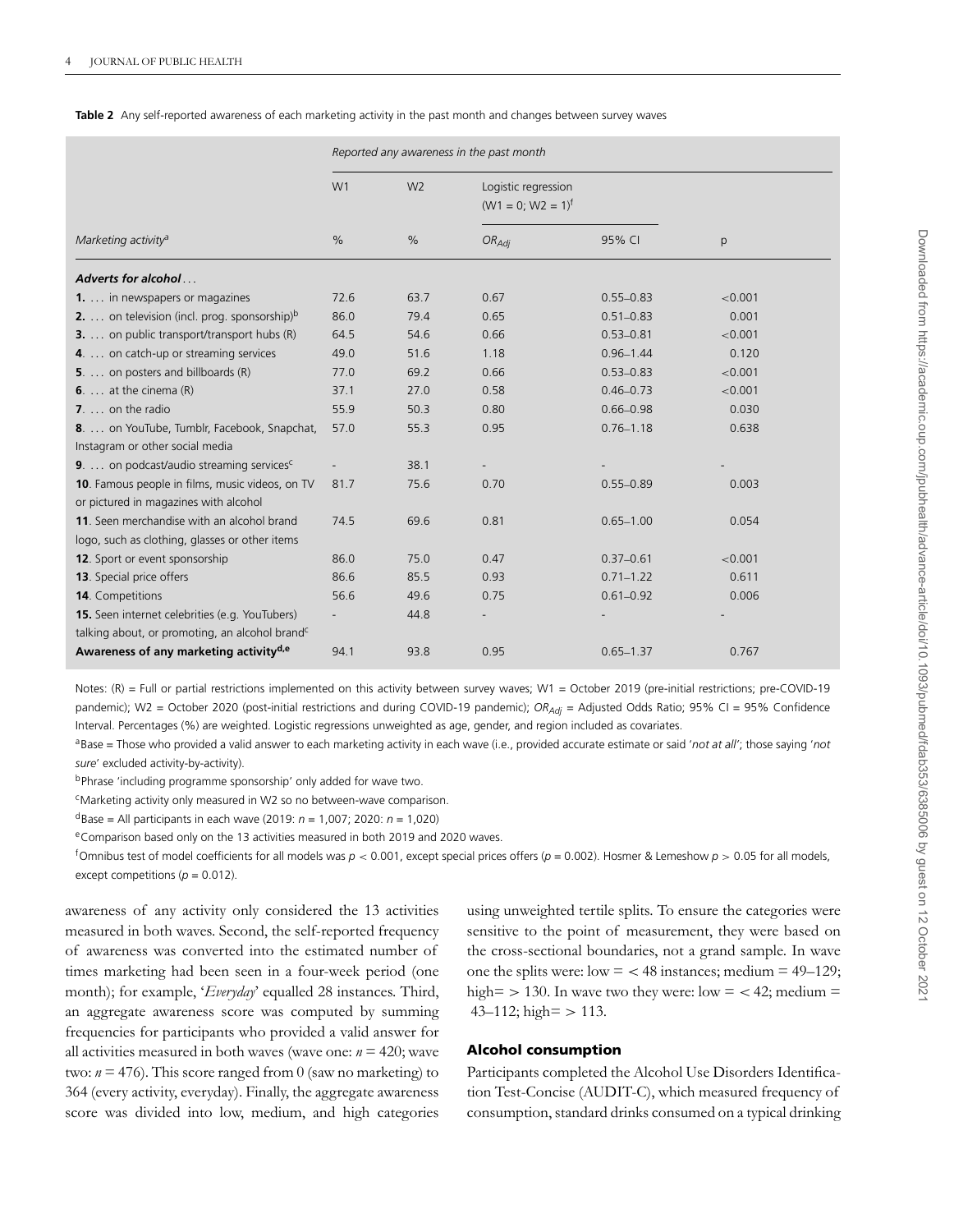occasion (one standard drink = 10 grams of pure alcohol<sup>52</sup>), and frequency of HED ( $\geq$ six standard drinks [ $\geq$ 60 g pure alcohol] on a single occasion). All participants who answered 'never' to the first item, frequency of consumption, were classified as '*non-drinkers*' and did not complete the remaining items. The remainder were classified as '*current drinkers*' and completed all items. Those who said '*Don't know/Can't recall'* for frequency of consumption were treated as missing for drinking status.

Two variables were derived from the AUDIT-C to capture the riskier consumption patterns the Act aims to address. First, current drinkers were divided into those who engaged in HED at least monthly versus those who did so less often or never (unspecified responses were excluded); at least monthly HED is consistent with the past 30-day timeframes suggested by the WHO.<sup>53</sup> Second, a composite score was computed for current drinkers who provided a valid answer to all AUDIT-C items (i.e., did not say '*Don't know/Prefer not to say*' for the second and third items). AUDIT-C scores can range 0-12 and, consistent with concurrent approaches in Ireland,  $\geq 5$ was classified as higher-risk consumption.<sup>54,[55](#page-10-9)</sup>

#### **Analysis**

Data were analysed using SPSS version 23 (Chicago, IL). Analyses are unweighted unless stated. Weighted Chi-squares examined whether the proportion of current drinkers, current drinkers engaging in at least monthly HED, and current drinkers consuming at higher-risk varied by wave. Among current drinkers, a weighted independent samples*t*-test examined differences in AUDIT-C score between waves.

In each wave, weighted frequencies examined the proportion of participants aware of each marketing activity in the past month and the proportion aware of any activity. Logistic regressions examined whether awareness varied by wave, overall and for each activity. In each model, the dependent variable was whether any awareness was reported and the key independent variable was wave. Each model controlled for age, gender, and region. Frequencies examined estimated frequency of seeing marketing in the past month, for both individual activities and the aggregate estimate. Mann Whitney tests examined differences by wave, overall and for each activity.

Logistic regressions were computed among current drinkers with level of risk (*higher-risk vs. lower*) and HED (*at least monthly vs. less often/never*) the dependent variables. Pastmonth self-reported awareness (*low/medium/high/not stated* ) was the key independent variable. Both models controlled for age, gender, region, and wave. In each model, a final block examined whether there was an interaction between

wave and self-reported awareness. The reference categories and contrast functions for covariates are reported in the results.

#### **Ethics**

University of Stirling's General University Ethics Panel (wave one: GUEP756; wave two: GUEP[19/20]963).

## **Results**

#### **Changes in alcohol consumption**

Weighted Chi-squares found no difference between waves for the proportion of participants who were current drinkers  $(\chi^2 = 0.11, p = 0.738)$ , the proportion of current drinkers who reported at least monthly HED ( $\chi^2 = 0.15$ ,  $p = 0.702$ ), and the proportion of current drinkers categorised as higherrisk ( $\chi^2$  = 2.44,  $p$  = 0.119) [\(Table 1\)](#page-2-0). Among current drinkers, a weighted independent samples *t*-test found no difference between waves in AUDIT-C score (*t* = 1.17,  $p = 0.241$ .

#### **Changes in where alcohol marketing was seen**

In 2019, 94.1% of participants recalled seeing at least one instance of alcohol marketing in the past month, while 93.8% did in 2020 [\(Table 2\)](#page-3-0). A logistic regression, controlling for age, gender, and region, found the likelihood of recalling any awareness in the past month did not vary by wave  $(OR_{Adj} = 0.95, p = 0.767)$ . For 9/13 activities measured at both waves, the likelihood of recalling any past-month awareness was lower in 2020 than in 2019 (*OR<sub>Adi*</sub> range: 0.47 to 0.80; *p* range: *<* 0.001 to 0.030) [\(Table 2\)](#page-3-0). These decreases included activities at least partly restricted in November 2019; public transport (*ORAdj* = 0.66, *p <* 0.001), posters and billboards ( $OR_{Adj} = 0.66$ ,  $p < 0.001$ ), and cinema  $(OR_{Adj} = 0.58, p < 0.001)$ . No change was observed for catchup or streaming services ( $p = 0.120$ ), social media ( $p = 0.638$ ), special price offers  $(p = 0.611)$ , and branded merchandise  $(p = 0.054)$ .

#### **Changes in how often alcohol marketing was seen**

There was a decrease in aggregate past-month awareness reported across activities between 2019 (*Mdn* = 85 instances, *IQR* = 34–156) and 2020 (*Mdn* = 74 instances, *IQR* = 24.5– 146). A Mann Whitney test showed this change to be significant, albeit the effect size was small ( $p = 0.047$ ,  $r = -0.07$ ). For 9/13 activities measured at both waves, Mann–Whitney tests showed that awareness was lower in 2020 compared to 2019 (*p* range: *<* 0.001 to 0.040) [\(Table 3\)](#page-5-0), albeit the effect sizes were small (*r* range: −0.05 to −0.11). These decreases included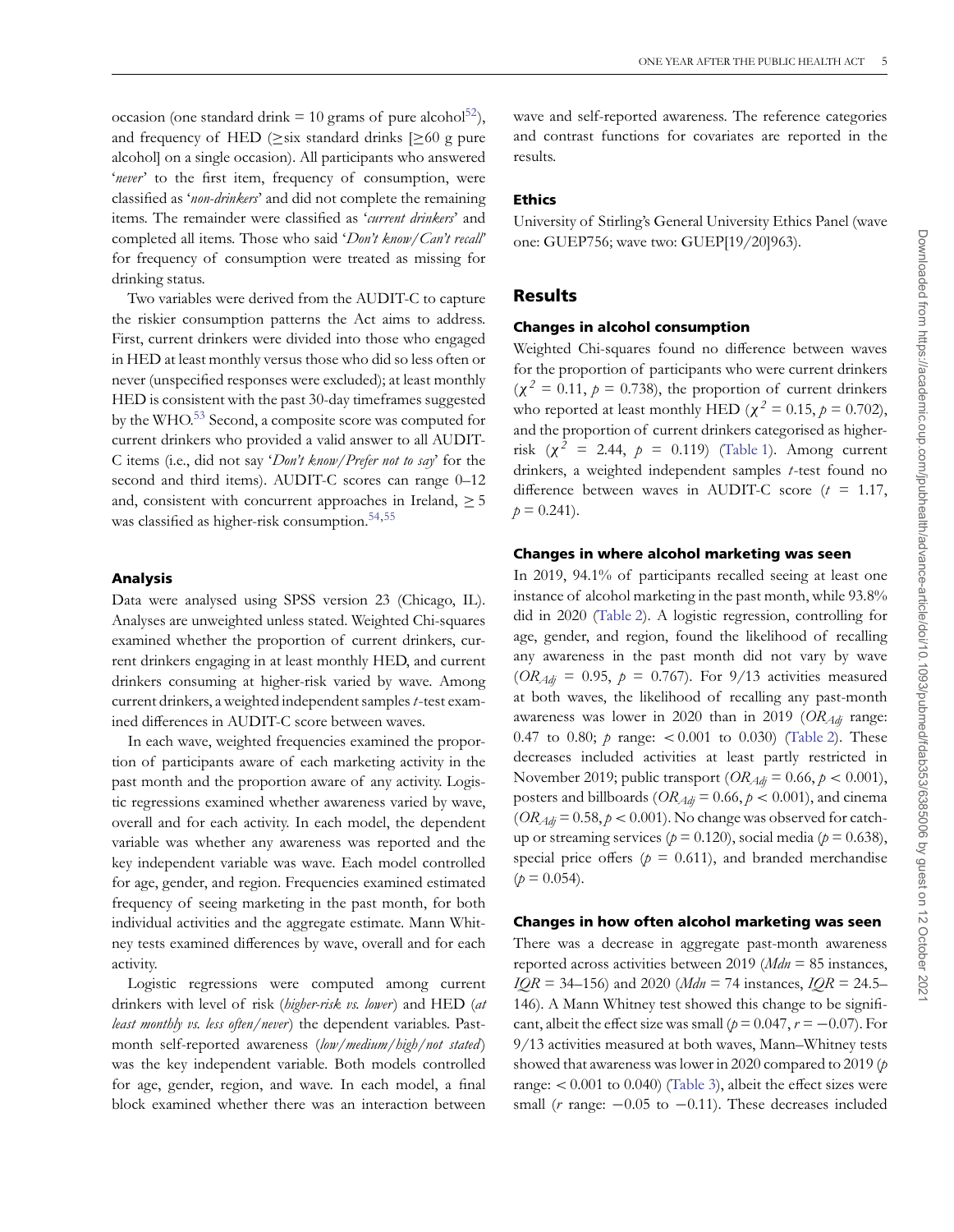<span id="page-5-0"></span>

|  |  |  |  |  |  |  | Table 3 Self-reported frequency of awareness for each marketing activity in the past month and changes between survey wayes |  |
|--|--|--|--|--|--|--|-----------------------------------------------------------------------------------------------------------------------------|--|
|--|--|--|--|--|--|--|-----------------------------------------------------------------------------------------------------------------------------|--|

|                                                                |                | Estimated frequency of awareness in the past month |                |              |                |              |  |  |  |
|----------------------------------------------------------------|----------------|----------------------------------------------------|----------------|--------------|----------------|--------------|--|--|--|
|                                                                | W1             |                                                    | W <sub>2</sub> |              | Mann Whitney   |              |  |  |  |
| Marketing activity <sup>a</sup>                                | Mdn            | <b>IQR</b>                                         | Mdn            | <b>IQR</b>   | $\overline{p}$ | $\mathsf{r}$ |  |  |  |
| Adverts for alcohol                                            |                |                                                    |                |              |                |              |  |  |  |
| 1  in newspapers or magazines                                  | 2              | $0 - 14$                                           | 2              | $0 - 6$      | < 0.005        | $-0.07$      |  |  |  |
| <b>2</b> on television (incl. prog. sponsorship) $\frac{b}{b}$ | 6              | $2 - 22$                                           | 6              | $2 - 14$     | < 0.001        | $-0.11$      |  |  |  |
| <b>3</b> on public transport/transport hubs (R)                | 2              | $0 - 14$                                           | 2              | $0 - 6$      | < 0.001        | $-0.10$      |  |  |  |
| 4. on catch-up or streaming services                           | $\Omega$       | $0 - 6$                                            | $\overline{2}$ | $0 - 6$      | 0.126          | 0.04         |  |  |  |
| 5. on posters and billboards (R)                               | 6              | $2 - 14$                                           | 6              | $0 - 14$     | < 0.001        | $-0.10$      |  |  |  |
| 6. $\dots$ at the cinema $(R)$                                 | $\Omega$       | $0 - 2$                                            | $\Omega$       | $0 - 2$      | 0.001          | $-0.08$      |  |  |  |
| $7. \ldots$ on the radio                                       | $\overline{2}$ | $0 - 6$                                            | 2              | $0 - 6$      | 0.064          | $-0.04$      |  |  |  |
| 8.  on YouTube, Tumblr, Facebook, Snapchat,                    | $\overline{2}$ | $0 - 14$                                           | $\overline{2}$ | $0 - 14$     | 0.431          | $-0.02$      |  |  |  |
| Instagram or other social media                                |                |                                                    |                |              |                |              |  |  |  |
| <b>9</b> . on podcast/audio streaming services <sup>c</sup>    |                |                                                    | $\Omega$       | $0 - 6$      |                |              |  |  |  |
| 10. Famous people in films, music videos, on TV or             | 6              | $2 - 14$                                           | 6              | $2 - 14$     | 0.024          | $-0.05$      |  |  |  |
| pictured in magazines with alcohol                             |                |                                                    |                |              |                |              |  |  |  |
| 11. Seen merchandise with an alcohol brand logo,               | $\overline{2}$ | $0 - 14$                                           | $\overline{2}$ | $0 - 14$     | 0.132          | $-0.04$      |  |  |  |
| such as clothing, glasses or other items                       |                |                                                    |                |              |                |              |  |  |  |
| 12. Sport or event sponsorship                                 | 6              | $2 - 14$                                           | 6              | $2 - 14$     | < 0.001        | $-0.11$      |  |  |  |
| 13. Special price offers                                       | 6              | $2 - 14$                                           | 6              | $2 - 14$     | 0.040          | $-0.05$      |  |  |  |
| 14. Competitions                                               | 2              | $0 - 6$                                            | 2              | $0 - 6$      | 0.021          | $-0.06$      |  |  |  |
| 15. Seen internet celebrities (e.g. YouTubers) talking         |                |                                                    | $\Omega$       | $0 - 6$      |                |              |  |  |  |
| about, or promoting, an alcohol brand <sup>c</sup>             |                |                                                    |                |              |                |              |  |  |  |
| Aggregate awareness across activities <sup>d,e</sup>           | 85             | 34-156                                             | 74             | $24.5 - 146$ | 0.047          | $-0.07$      |  |  |  |

Notes: (R) = Full or partial restrictions implemented on this activity between survey waves; W1 = October 2019 (pre-initial restrictions; pre-COVID-19 pandemic); W2 = October 2020 (post-initial restrictions and during COVID-19 pandemic); *Mdn* = Median; *IQR* = Inter Quartile Range. Both descriptive data and tests are unweighted as tests are non-parametric.

aBase = Those who provided a valid answer to each marketing activity in each wave (i.e., provided accurate estimate or said '*not at all'*; those saying '*not sure*' excluded activity-by-activity).

bPhrase 'including programme sponsorship' only added for wave two.

cMarketing activity only measured in W2 and, therefore, no between-wave comparison.

<sup>d</sup>Comparison based only on the 13 activities measured in both the 2019 and 2020 waves.

eBase = All participants who provided valid answer to all activities measured in both waves (2019: *n* = 420; 2020: *n* = 476).

activities at least partly restricted from November 2019; public transport ( $p < 0.001$ ,  $r = -0.10$ ), posters and billboards  $(p < 0.001, r = -0.10)$ , and cinema  $(p = 0.001, r = -0.08)$ . No change was observed for catch-up or streaming services  $(p = 0.126)$ , social media ( $p = 0.431$ ), radio ( $p = 0.064$ ), and branded merchandise  $(p = 0.132)$ .

## **Association between alcohol marketing and consumption**

Across waves, a logistic regression showed that self-reported marketing awareness was associated with at least monthly HED among current drinkers (*Wald*  $\chi^2 = 33.28$ ,  $p < 0.001$ ) [\(Table 4\)](#page-6-0). Specifically, current drinkers who reported medium

 $(OR_{\text{Adj}} = 1.83, p = 0.001)$  or high past-month awareness  $(OR_{\text{Adj}} = 2.55, p < 0.001)$  were more likely to report at least monthly HED than current drinkers reporting low awareness. A further block, testing the interaction between wave and awareness, found that the association between marketing and at least monthly HED did not vary over time (*Wald*  $\chi^2 = 1.66$ ,  $p = 0.645$ .

Across waves, a logistic regression showed that selfreported awareness was associated with higher-risk drinking among current drinkers (*Wald*  $\chi^2$  = 25.35,  $p \lt 0.001$ ) [\(Table 4\)](#page-6-0). Specifically, current drinkers who reported medium  $(OR_{\text{Adj}} = 1.67, p = 0.006)$  or high past-month awareness  $(OR_{Adj} = 2.28, p < 0.001)$  were more likely to report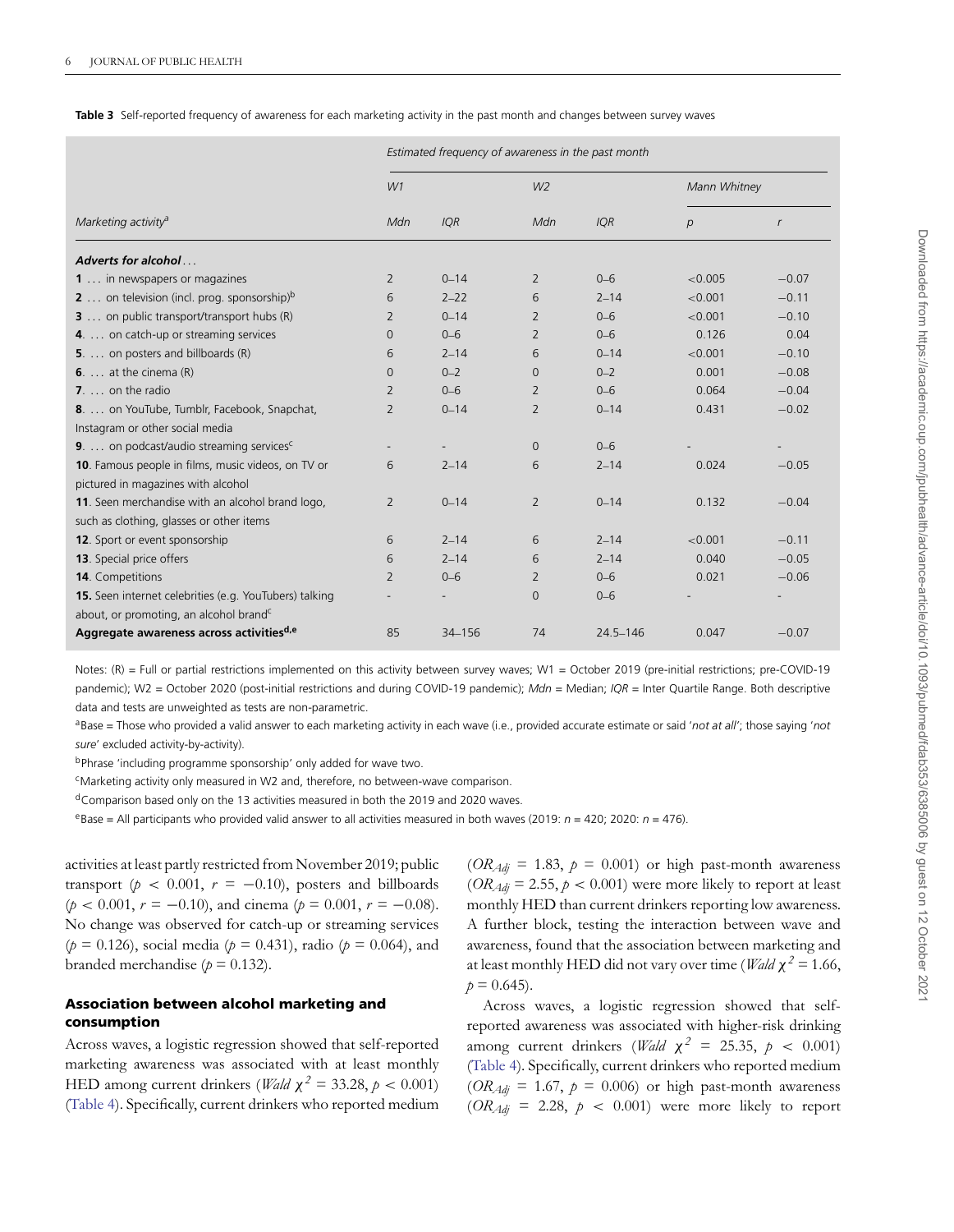|                                             |     | At least monthly HEDa,b |                                     |         | Higher-risk drinkingc,d |                                    |               |         |
|---------------------------------------------|-----|-------------------------|-------------------------------------|---------|-------------------------|------------------------------------|---------------|---------|
| Variables                                   |     | $OR_{Adj}$              | 95% CI                              | p       | n                       | $OR_{Adj}$                         | 95% CI        | p       |
| Age group                                   |     |                         |                                     |         |                         |                                    |               |         |
| 18-24 years                                 | 187 | <b>REF</b>              |                                     | 0.015   | 182                     | <b>REF</b>                         |               | 0.583   |
| 25-34 years (vs. younger)                   | 336 | 0.76                    | $0.52 - 1.10$                       | 0.144   | 332                     | 1.01                               | $0.69 - 1.48$ | 0.955   |
| 35-44 years (vs. younger)                   | 390 | 0.78                    | $0.59 - 1.03$                       | 0.079   | 386                     | 0.84                               | $0.63 - 1.12$ | 0.243   |
| 45-54 years (vs. younger)                   | 353 | 0.98                    | $0.75 - 1.27$                       | 0.863   | 347                     | 0.87                               | $0.66 - 1.14$ | 0.303   |
| $\geq$ 55 years (vs. younger)               | 473 | 0.70                    | $0.55 - 0.88$                       | 0.002   | 468                     | 0.90                               | $0.71 - 1.13$ | 0.359   |
| Gender                                      |     |                         |                                     |         |                         |                                    |               |         |
| Female                                      | 906 | <b>REF</b>              |                                     |         | 893                     | <b>REF</b>                         |               |         |
| Male                                        | 833 | 2.27                    | $1.85 - 2.77$                       | < 0.001 | 822                     | 2.71                               | $2.21 - 3.32$ | < 0.001 |
| <b>Region/County</b>                        |     |                         |                                     |         |                         |                                    |               |         |
| Dublin                                      | 561 | <b>REF</b>              |                                     | 0.125   | 557                     | <b>REF</b>                         |               | 0.303   |
| Rest of Leinster (vs. Dublin)               | 442 | 0.81                    | $0.62 - 1.06$                       | 0.121   | 436                     | 0.85                               | $0.65 - 1.11$ | 0.226   |
| Munster (vs. Dublin)                        | 427 | 0.92                    | $0.70 - 1.19$                       | 0.515   | 419                     | 0.94                               | $0.72 - 1.23$ | 0.641   |
| Connaught & part of Ulster (vs. Dublin)     | 309 | 0.71                    | $0.53 - 0.96$                       | 0.027   | 303                     | 0.77                               | $0.57 - 1.03$ | 0.078   |
| Self-reported marketing awareness           |     |                         |                                     |         |                         |                                    |               |         |
| Low awareness                               | 259 | <b>REF</b>              |                                     | < 0.001 | 254                     | <b>REF</b>                         |               | < 0.001 |
| Medium awareness (vs. Low)                  | 273 | 1.83                    | $1.27 - 2.64$                       | 0.001   | 272                     | 1.67                               | $1.16 - 2.40$ | 0.006   |
| High awareness (vs. Low)                    | 268 | 2.55                    | $1.75 - 3.72$                       | < 0.001 | 266                     | 2.28                               | 1.55-3.34     | < 0.001 |
| Not stated (vs. Low)                        | 939 | 1.25                    | $0.93 - 1.69$                       | 0.140   | 923                     | 1.16                               | $0.86 - 1.55$ | 0.325   |
| <b>Survey wave</b>                          |     |                         |                                     |         |                         |                                    |               |         |
| Wave One (Pre-implementation, Pre-COVID-19) | 864 | <b>REF</b>              |                                     |         | 853                     | <b>REF</b>                         |               |         |
| Wave Two (Post-implementation, COVID-19)    | 875 | 0.95                    | $0.78 - 1.16$                       | 0.613   | 862                     | 0.84                               | $0.68 - 1.02$ | 0.079   |
| Survey wave*Marketing awareness (separate   |     |                         | Wald $\chi^2$ (3) = 1.66, p = 0.645 |         |                         | Wald $\chi^2$ (3) =6.68, p = 0.083 |               |         |
| block)                                      |     |                         |                                     |         |                         |                                    |               |         |

<span id="page-6-0"></span>**Table 4** Binary logistic regressions examining: (1) the associations between self-reported past-month alcohol marketing awareness and at least monthly high-episodic drinking (HED) and higher-risk consumption among current drinkers and (2) the interaction between marketing awareness and survey wave

Notes: Base = All current drinkers in each wave (n = 1,774); *OR<sub>Adi</sub>* = Adj. Odds Ratio; 95% CI = 95% Confidence Interval; Data are unweighted. DVs = At least monthly Heavy Episodic Drinking (HED vs. Less often/Never); Higher-risk consumption (vs. Lower-risk consumption). Model summaries for *main* effect block (i.e. not including wave<sup>∗</sup>marketing interaction, which was entered in separate block after main effects).

 $a$ Test of coefficients,  $\chi^2(12) = 145.33$ ,  $p < 0.001$ ; Hosmer & Lemeshow,  $\chi^2(8) = 9.31$ ,  $p = 0.317$ , Nagelkerke  $R^2 = 0.108$ .

 $b$ Cases excluded due to missing data on HED item ( $n = 35$ ).

<sup>c</sup>Test of coefficients,  $\chi^2(12) = 157.67$ ,  $p < 0.001$ ; Hosmer & Lemeshow,  $\chi^2(8) = 7.07$ ,  $p = 0.529$ , Nagelkerke  $R^2 = 0.117$ .

 $d$ Cases excluded due to missing AUDIT-C score ( $n = 59$ ).

higher-risk drinking than those reporting low awareness. A further block, testing the interaction between survey wave and awareness, found that the association between marketing and higher-risk drinking did not vary over time (*Wald*  $\chi^2 = 6.68$ ,  $p = 0.083$ .

## **Discussion**

#### **Main findings of this study**

These repeat cross-sectional surveys show that one year after initial implementation of Ireland's marketing controls, and during the COVID-19 pandemic, self-reported awareness of alcohol marketing decreased. For 9/13 activities measured

at both waves, there were decreases in the proportion who recalled any past-month awareness and estimated frequency of awareness. Nevertheless, awareness remained high at wave two, with around nine-out-of-ten participants recalling at least one form of alcohol marketing, at least half reporting seeing 74 or more instances in the past month, and at least half aware of most marketing activities. Among current drinkers, there was an association between marketing awareness and higherrisk consumption patterns across waves.

#### **What is already known on this topic**

Despite research consistently reporting a causal link between alcohol marketing and consumption, $10-13$  $10-13$  and harm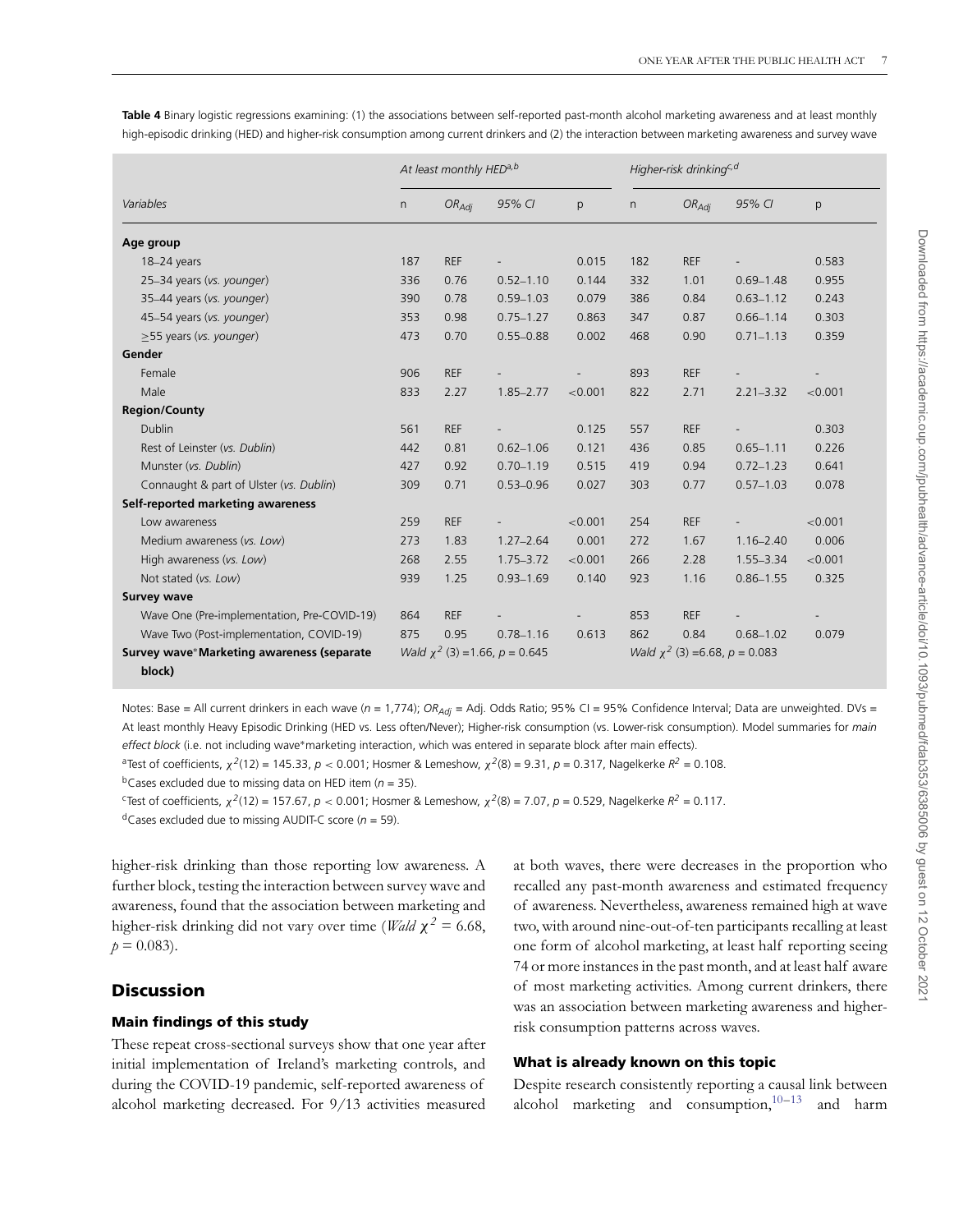reduction organisations recommending statutory restrictions,  $20,56,57$  $20,56,57$  $20,56,57$  there remain at least three important gaps. First, although some countries already have statutory controls, $2^{1-26}$  $2^{1-26}$  $2^{1-26}$ there has been little examination of pre-and-post-effect on marketing awareness and consumption among consumers.<sup>[28](#page-9-10)</sup> Second, while previous research of alcohol industry activity has suggested that marketing may encourage risky consumption among adults,  $34$  most studies have focused on young people[.10–](#page-8-7)[12](#page-8-10) Finally, although some studies have examined how alcohol marketing has changed with the COVID-19 pandemic,  $35,36$  $35,36$  there is little evidence about how marketing awareness changed among consumers due to restrictions on social interaction.

#### **What this study adds**

To our knowledge, this is the first study to examine awareness of a comprehensive array of alcohol marketing activities among adults before, and after, the implementation of statutory controls. Awareness decreased for marketing activities subject to new restrictions from November 2019, overall and by frequency. This is consistent with evaluations of statutory marketing controls for other fast-moving consumer goods. $29,30$  $29,30$ 

It is plausible, however, that COVID-19 restrictions may have also contributed to reductions in awareness for the marketing activities subject to the initial controls. Community mobility data, for example, reports that footfall on public transport in Ireland was approximately two-fifths lower when the wave two data were collected compared to pre-pandemic levels[,58](#page-10-12) and cinemas were closed or had reduced capacity[.59,](#page-10-13)[60](#page-10-14) Reduced footfall in urban spaces, due to restrictions on retail or recreational outlets and the requirements for social distancing, also reportedly led to reductions in advertising spend and intensity for out-of-home media, which may have removed some opportunities for exposure. $61$  Nevertheless, the wave two data were collected while some degree of exposure to these activities was possible, unlike other stages of the pandemic when national lockdowns precipitated closure of public spaces and mandated stay-at-home advice. We therefore recommend a precautionary interpretation. It is plausible both the Act's controls and the COVID-19 pandemic contributed to decreases in awareness, but longer-term evaluation is required to determine their relative contribution. We will be conducting follow-up data collection in October 2021.

This is also the first study to examine how the COVID-19 pandemic influenced alcohol marketing awareness. Data show the pandemic led to reductions in where, and how often, consumers recalled seeing marketing activities that were not subject to new legislative restrictions. For example, cancellation of mass participation events and requirements for sport

to have limited (or no) spectators led to reductions in awareness of sponsorship. There were activities, however, in which awareness did not reduce, such as adverts on catch-up and streaming services or social media. This is logical given such marketing can be served in-home. Nevertheless, despite some declines, over nine-out-of-ten participants recalled seeing at least one form of marketing at wave two and at least half recalled some awareness for 11/15 activities measured at wave two. That alcohol marketing was still able to reach consumers during the pandemic is consistent with research analysing marketing activity during this period.<sup>[35](#page-9-16)[,36](#page-9-17)</sup> This finding may also, at least partly, help to explain the sustained levels of alcohol consumption during the pandemic, a trend reported in this study and elsewhere. $4,5$  $4,5$ 

Irrespective of the legislative and COVID-19 context, this study contributes new evidence about adults' experience of alcohol marketing. The data show that, at both waves, participants recalled seeing marketing through a variety of activities, at least half were estimated to have seen marketing 2–3 times per-day or more in the past month, and increased awareness was associated with at least monthly HED and higher-risk drinking. These trends are consistent with research that sug-gests adults are important targets for alcohol marketing, <sup>[19,](#page-9-3)[34](#page-9-15)</sup> and support Ireland's approach for introducing measures that reduce population-level exposure to marketing (e.g., public transport advertising) as well as targeted restrictions among young people.

#### **Limitations of this study**

Both waves come from a non-probabilistic online panel which, albeit an established approach in health policy research[,45–](#page-10-1)[47](#page-10-2) limits external generalisability. We also only consider adults as an aggregate sample. Findings may differ by demography and other vulnerabilities within the adult population (e.g., dependent drinkers) or among consumers below the minimum legal purchase age. While the repeat crosssectional design meant no attrition, it cannot show a causal link between marketing and consumption. Furthermore, although research suggests that the influence of marketing is cumulative across activities,  $62$  use of an aggregate score when examining associations with consumption removes the sensitivity that some activities and brands are likely to have a stronger association than others. The total awareness score was also only based on the activities measured in both waves, and therefore likely underestimates overall awareness and the associations with consumption.

The self-reported data are subject to recall errors for alcohol use and marketing awareness. For example, around half of participants reported seeing advertising on public transport at wave two, despite this activity being prohibited. Such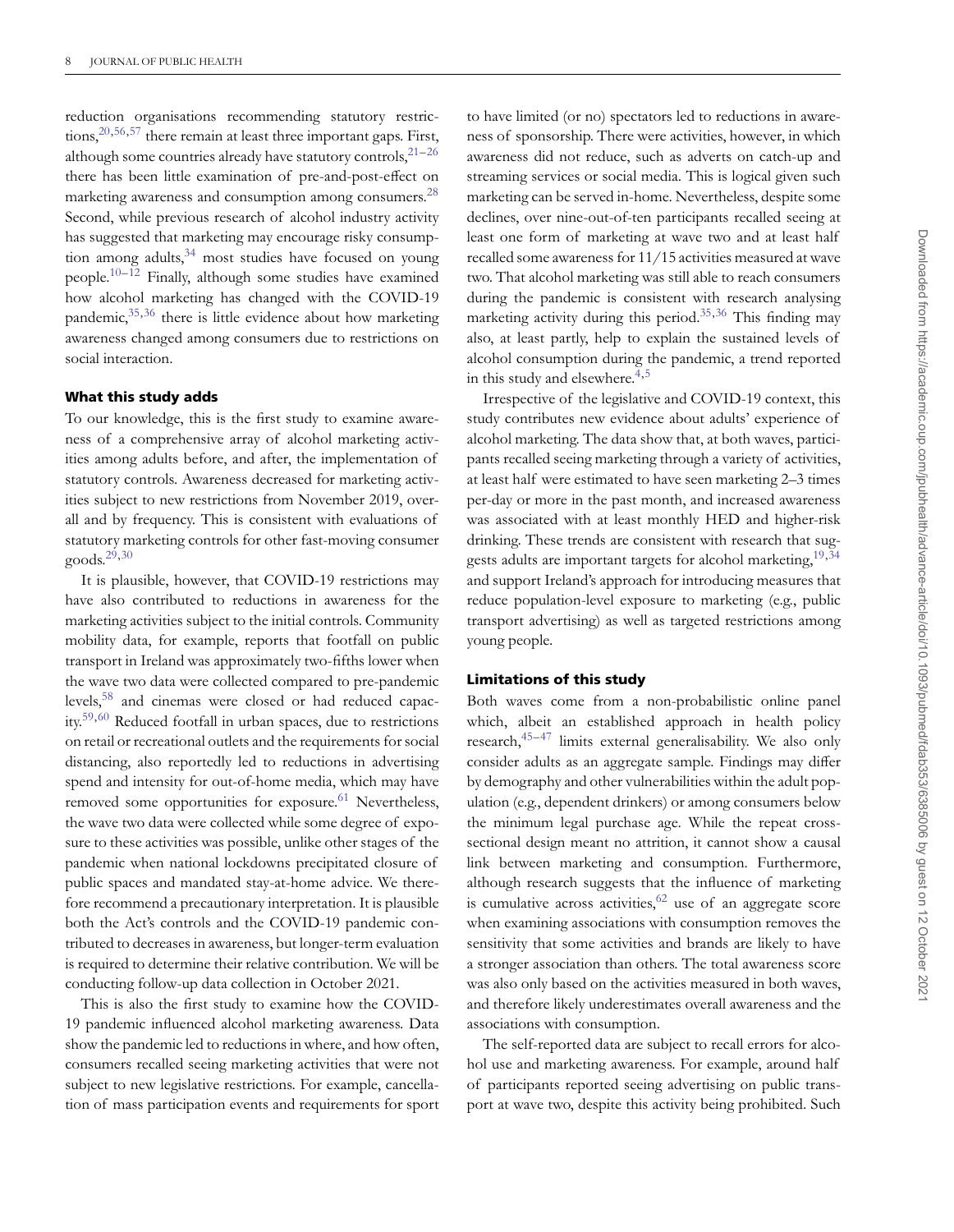reporting may relate to genuine recall errors, recalling marketing near to but not part of public transport (e.g., outdoor advertising or licenced premises close to transport stops), erroneous conflation with other activities (e.g., seeing print advertising or branded merchandise on public transport), or possible regulatory infringements. For the latter, research examining compliance would be beneficial, as has been the case in other countries where alcohol marketing has been restricted[.25,](#page-9-7)[26](#page-9-8) Future research using methods applied elsewhere in alcohol marketing literature, for example ecological momentary assessments<sup>[49](#page-10-17)</sup> and wearable cameras,<sup>50</sup> would also provide granular understanding of the marketing activities seen (e.g., test hypotheses for continued public transport exposure) and capture instances of marketing not consciously recognised or recalled by participants.

Due to cost, we were unable to capture changes to personal circumstances resulting from the pandemic. Doing so would have enabled examination of specific reasons for awareness decreases during COVID-19, for example 'cocooning' or increased caring responsibilities limiting exposure opportunities, rather than post-hoc hypothesising using extant literature. We also did not have access to data concerning alcohol marketing activity in Ireland, for example advertising expenditure, volume, and placement. Such information would have helped to contextualise how variations in consumer awareness corroborated longer-term shifts in alcohol marketing strategy (e.g., from traditional media to convergent marketing activities) or voluntary changes in marketing practice in anticipation of the legislation.

## **Supplementary data**

[Supplementary data](https://academic.oup.com/jpubhealth/article-lookup/doi/10.1093/pubmed/fdab353#supplementary-data) are available at the *Journal of Public Health* online.

## **Acknowledgements**

We thank YouGov for their assistance in managing delivery of the fieldwork. We thank Suzanne Costello and Helen McAvoy (Institute of Public Health in Ireland) for their contribution to establishing the research. We also thank Martine Stead, Niamh Fitzgerald, Richard Purves, and Anne Marie MacKintosh (Institute for Social Marketing and Health, University of Stirling) for their involvement in setting up Wave One.

## **Data availability**

Data available upon reasonable request from the corresponding authors.

## **Funding**

NC was supported by a fellowship from The Society for the Study of Addiction (SSA) (WT ID: 1574045) Wave one was predominately funded by the Institute of Public Health in Ireland (IPH), with additional support from the Research Development Fund from the Faculty of Health Sciences and Sport, University of Stirling (WT ID: 1461243). Wave two was co-funded by IPH and The SSA (WT ID: 1574045).

## **Conflict of interests**

NC is a board member of Alcohol Focus Scotland. CM declares no conflict of interest.

## **References**

- <span id="page-8-0"></span>1 World Health Organization [WHO]. *Global status report on alcohol and health*, 2018. *Geneva: World Health Organization*, 2018.
- <span id="page-8-1"></span>2 Ipsos MORI. *Healthy Ireland Survey 2018: Summary of findings*. Dublin: Government Publications, 2018.
- <span id="page-8-2"></span>3 O'Dwyer C, Mongan D, Doyle A, Galvin B. *Health Research Board Overview Series 11 – Alcohol consumption, alcohol-related harm, and alcohol policy in Ireland* . Health Research Board: Dublin, 2021.
- <span id="page-8-3"></span>4 Kilian C, Rehm J, Allebeck P *et al.* Alcohol consumption during the COVID-19 pandemic in Europe: A large-scale cross-sectional study in 21 countries. *Addiction* 2021. [https://doi.org/10.1111/add.15530.](https://doi.org/https://doi.org/10.1111/add.15530)
- <span id="page-8-4"></span>5 Reynolds CME, Purdy J, Rodriguez L, McAvoy H. Factors associated with changes in consumption among smokers and alcohol drinkers during the COVID-19 'lockdown' period. *Eur J Public Health* 2021. [https://doi.org/10.1093/eurpub/ckab050.](https://doi.org/https://doi.org/10.1093/eurpub/ckab050)
- <span id="page-8-5"></span>6 Éireann O. *Number 24 of 2018: Public Health (Alcohol) Act 2018*. Oirechtas Éireann: Dublin, 2018.
- 7 *An Roinn Sláinte [Department of Health] and Feidhmeannacht na Seirbhíse Sláinte [Health Service Executive]. Public Health (Alcohol) Act 2018, Number 24 of 2018): Guidance for Industry (July 2019) (2019/TACU/01 V1)*. Dublin: Department of Health and Health Services Executive, 2019.
- 8 O'Dwyer C. Policy and Legislation: Public Health (Alcohol) Act 2018. *DrugNet Ireland* 2019;**71**:6–8.
- <span id="page-8-6"></span>9 Institute of Public Health. *Reducing alcohol-related harm in Ireland: Policy and legislation 1996–2020*. Dublin/Belfast: Institute of Public Health, 2020.
- <span id="page-8-7"></span>10 Sargent JD, Babor TF. The relationship between exposure to alcohol marketing and underage drinking is causal. *J Stud Alcohol Drugs* 2020;**19**:133–24.
- <span id="page-8-9"></span>11 Jernigan D, Noel J, Landon J*et al.*Alcohol marketing and youth alcohol consumption: A systematic review of longitudinal studies published since 2008. *Addiction* 2017;**112**:7–20.
- <span id="page-8-10"></span>12 Anderson P, de Bruijn A, Angus K *et al.* Impact of alcohol advertising and media exposure on adolescent alcohol use: A systematic review of longitudinal studies. *Alcohol Alcohol* 2009;**44**(**3**):229–43.
- <span id="page-8-8"></span>13 Stautz K, Brown KG, King SE *et al.* Immediate effects of alcohol marketing communications and media portrayals on consumption and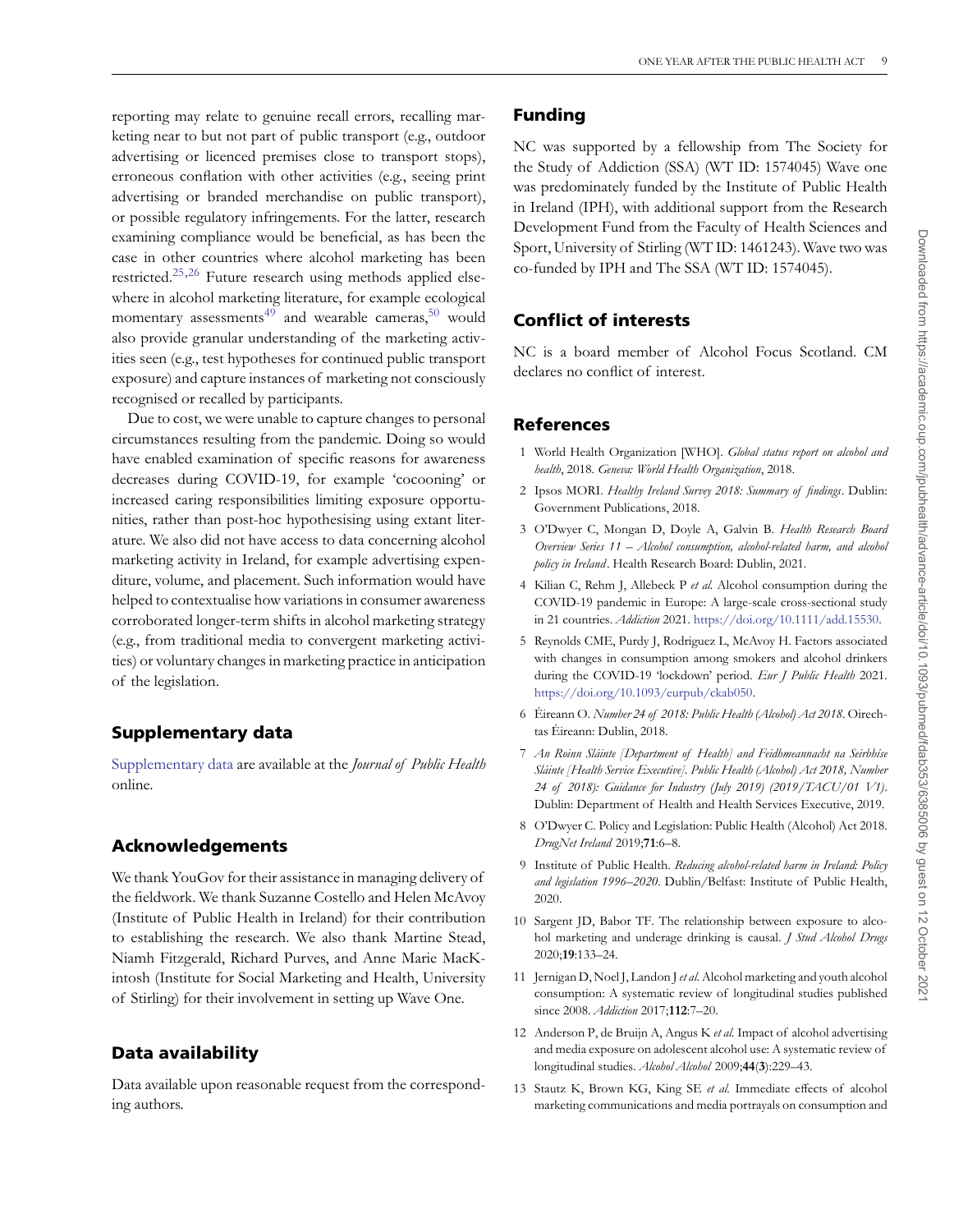cognition: A systematic review and meta-analysis of experimental studies. *BMC Public Health* 2016;**16**:465.

- <span id="page-9-0"></span>14 Henehan ER, Joannes AE, Greaney L *et al.* Youth cognitive responses to alcohol promotional messaging: A systematic review. *J Stud Alcohol Drugs* 2020;**S19**:26–41.
- 15 Courtney AL, Casey BJ, Rapuano KM. A neurobiological model of alcohol marketing effects on underage drinking. *J Stud Alcohol Drugs* 2020;**S19**:68–90.
- 16 Jackson KM, Bartholow BD. Psychological processes underlying effects of alcohol marketing on youth drinking. *J Stud Alcohol Drugs* 2020;**S19**:81–96.
- <span id="page-9-1"></span>17 Roberts SP, Siegel MB, DeJong W *et al.* Brands matter. Major findings from the Alcohol Brand Research Among Underage Drinkers (ABRAND) project. *Addict Res Theory* 2016;**24**(**1**):32–9.
- <span id="page-9-2"></span>18 Meier PS. Alcohol marketing research: The need for a new agenda. *Addiction* 2011;**106**(**3**):466–71.
- <span id="page-9-3"></span>19 Critchlow N, Moodie C. Understanding the broader impacts of alcohol marketing: Time for a research agenda which includes adults. *Alcohol Alcohol* 2021. [https://doi.org/10.1093/alcalc/agab028.](https://doi.org/https://doi.org/10.1093/alcalc/agab028)
- <span id="page-9-4"></span>20 World Health Organization [WHO]. *Tackling NCD's: 'Best buys' and other recommended interventions for the prevention and control noncommunicable diseases*. Geneva: World Health Organization, 2017.
- <span id="page-9-5"></span>21 World Health Organization [WHO]. *Alcohol marketing in the WHO European Region: Update report on the evidence and recommended policy actions*. Geneva: World Health Organization Regional Office for Europe, 2020.
- 22 Gallopel-Morvan K, Spilka S, Mutatayi C *et al.* France's Évin law on the control of alcohol advertising: Content, effectiveness and limitations. *Addiction* 2016;**112**:86–93.
- 23 Rossow I. The alcohol advertising ban in Norway: Effects on recorded alcohol sales. *Drug Alcohol Rev* 2021. [https://doi.org/10.1111/dar.13289.](https://doi.org/https://doi.org/10.1111/dar.13289)
- <span id="page-9-6"></span>24 Miscikienė L, Midttun NG, Galkus L et al. Review of the Lithuanian Alcohol Control Legislation in 1990-2020. *Int J. Environ Res Pub Health* 2020;**17**(**10**):3554.
- <span id="page-9-7"></span>25 Katainen A, Kauppila E, Svensson J *et al.* Regulating alcohol marketing on social media: Outcomes and limitations of marketing restrictions of Finland's 2015 Alcohol Act. *J Stud Alcohol Drugs* 2020;**81**(**1**):39–46.
- <span id="page-9-8"></span>26 Kauppila E, Lindeman M, Svensson J *et al. Alcohol marketing on social media sites in Finland and Sweden: A comparative audit study of brands' presence and content, and the impact of a legislative change*. Helsinki, Finland: University of Helsinki Faculty of Social Sciences, 2019.
- <span id="page-9-9"></span>27 Saffer H. Evaluating econometric studies of alcohol advertising. *J Stud Alcohol Drugs* 2020;**19**:106–12.
- <span id="page-9-10"></span>28 Siegfried N, Pienaar DC, Ataguba JE *et al.* Restricting or banning alcohol advertising to reduce alcohol consumption in adults and adolescents. *Cochrane Database Syst Rev* 2014;**11**:CD010704.
- <span id="page-9-11"></span>29 Moodie C, MacKintosh AM, Brown A, Hastings GB. Tobacco marketing awareness on youth smoking susceptibility and perceived prevalence before, and after, an advertising ban. *Eur J Public Health* 2008;**18**(**5**):484–90.
- <span id="page-9-24"></span>30 Ford A, MacKintosh AM, Moodie C *et al.* Impact of a ban on the open display of tobacco products in retail outlets on never smoking youth in

the UK: findings from a repeat cross-sectional survey before, during, and after implementation. *Tob Control* 2020;**29**(**3**):282–8.

- <span id="page-9-12"></span>31 Moodie C, Angus K, Stead M. Consumer response to standardized tobacco packaging in the United Kingdom (UK): A synthesis of evidence from two systematic reviews. *Risk Manag Healthc Policy* 2021;**14**:1465–80.
- <span id="page-9-13"></span>32 Beeston C, Robinson M, Giles L *et al.* Evaluation of minimum unit pricing of alcohol: A mixed method natural experimental in Scotland. *Int. J Environ Res Public Health* 2020;**17**(**10**):3394.
- <span id="page-9-14"></span>33 Schoueri-Mychasiw N, Weerasinghe A, Vallance K *et al.* Examining the impact of alcohol labels on awareness and knowledge of national drinking guidelines: A real-world study in Yukon, Canada. *J Stud Alcohol Drugs* 2020;**81**(**2**):262–72.
- <span id="page-9-15"></span>34 Maani Hessari N, Bertscher A, Critchlow N *et al.* Recruiting the "Heavy-using loyalists of tomorrow": An analysis of the aims, effects and mechanisms of alcohol advertising, on advertising industry evaluations. *Int J Environ Res Public Health* 2019; **16**:e4092.
- <span id="page-9-16"></span>35 Martino F, Brooks R, Brown J *et al.* The extent and nature of online marketing by big food and alcohol during the COVID-19 pandemic in Australia: Content analysis study. *JMIR Public Health Surveill* 2021;**12**(**7**):e25202.
- <span id="page-9-17"></span>36 Collin J, Ralston R, Hill S, Westerman L. *Signalling virtue, promoting harm: Unhealthy commodity industries and COVID-19*. Geneva, Switzerland: NCD Alliance and SPECTRUM Consortium, 2020.
- <span id="page-9-18"></span>37 Rialtas na hÉireann [Government of Ireland]. *Resilience and recovery 2020–2021: Plan for living with COVID-19*. Dublin, Ireland: Government of Ireland, 2020.
- <span id="page-9-19"></span>38 Horgan-Jones J, Cullen P. Covid-19: NPHET recommends state moves level 5 restrictions for four weeks. *The Irish Times* 2020. Available:. [https://www.irishtimes.com/news/ireland/irish-news/co](https://www.irishtimes.com/news/ireland/irish-news/covid-19-nphet-recommends-state-moves-to-level-5-restrictions-for-four-weeks-1.4371810) [vid-19-nphet-recommends-state-moves-to-level-5-restrictions-for](https://www.irishtimes.com/news/ireland/irish-news/covid-19-nphet-recommends-state-moves-to-level-5-restrictions-for-four-weeks-1.4371810)[four-weeks-1.4371810.](https://www.irishtimes.com/news/ireland/irish-news/covid-19-nphet-recommends-state-moves-to-level-5-restrictions-for-four-weeks-1.4371810)
- <span id="page-9-20"></span>39 O'Carroll L. Irish Government rejects return to full coronavirus lockdown. *The Guardian* 2020. Available:. [https://www.theguardian.co](https://www.theguardian.com/world/2020/oct/06/irish-government-rejects-return-to-full-coronavirus-lockdown) [m/world/2020/oct/06/irish-government-rejects-return-to-full-co](https://www.theguardian.com/world/2020/oct/06/irish-government-rejects-return-to-full-coronavirus-lockdown) [ronavirus-lockdown.](https://www.theguardian.com/world/2020/oct/06/irish-government-rejects-return-to-full-coronavirus-lockdown)
- <span id="page-9-21"></span>40 Leahy P, Horgan-Jones J, Bray J, Bowers S. Covid-19: State moves to level 5 for six weeks with hopes of 'meaningful' Christmas celebrations. *Irish Times* 2020, Available:. [https://www.irishtime](https://www.irishtimes.com/news/ireland/irish-news/covid-19-state-moves-to-level-5-for-six-weeks-with-hopes-of-meaningful-christmas-celebrations-1.4384986) [s.com/news/ireland/irish-news/covid-19-state-moves-to-leve](https://www.irishtimes.com/news/ireland/irish-news/covid-19-state-moves-to-level-5-for-six-weeks-with-hopes-of-meaningful-christmas-celebrations-1.4384986) [l-5-for-six-weeks-with-hopes-of-meaningful-christmas-celebratio](https://www.irishtimes.com/news/ireland/irish-news/covid-19-state-moves-to-level-5-for-six-weeks-with-hopes-of-meaningful-christmas-celebrations-1.4384986) [ns-1.4384986.](https://www.irishtimes.com/news/ireland/irish-news/covid-19-state-moves-to-level-5-for-six-weeks-with-hopes-of-meaningful-christmas-celebrations-1.4384986)
- <span id="page-9-22"></span>41 YouGov. *RealTime*. Available from: [https://business.yougov.com/pro](https://business.yougov.com/product/realtime) [duct/realtime](https://business.yougov.com/product/realtime) [Last accessed August, 1<sup>st</sup>, 2021].
- <span id="page-9-23"></span>42 Callegaro M, Villar A, Yeager D, Krosnick JA. A critical review of studies investigating the quality of data obtained with online panels based on probability and non-probability samples. In: Callegaro M, Baker R, Bethlehem J, Görtiz A, Krosnick JA, Lavrakas PJ (Eds)*Online panel research: A data quality perspective* (1st Edition) (pg. 23–53). London: John Wiley & Sons, 2014.
- 43 Walter SL, Seibert SE, Goering D, O'Boyle EH. A tale of two sample sources: Do results from online panel data and conventional data converge? *J Bus Psychol* 2019;**34**:425–52.